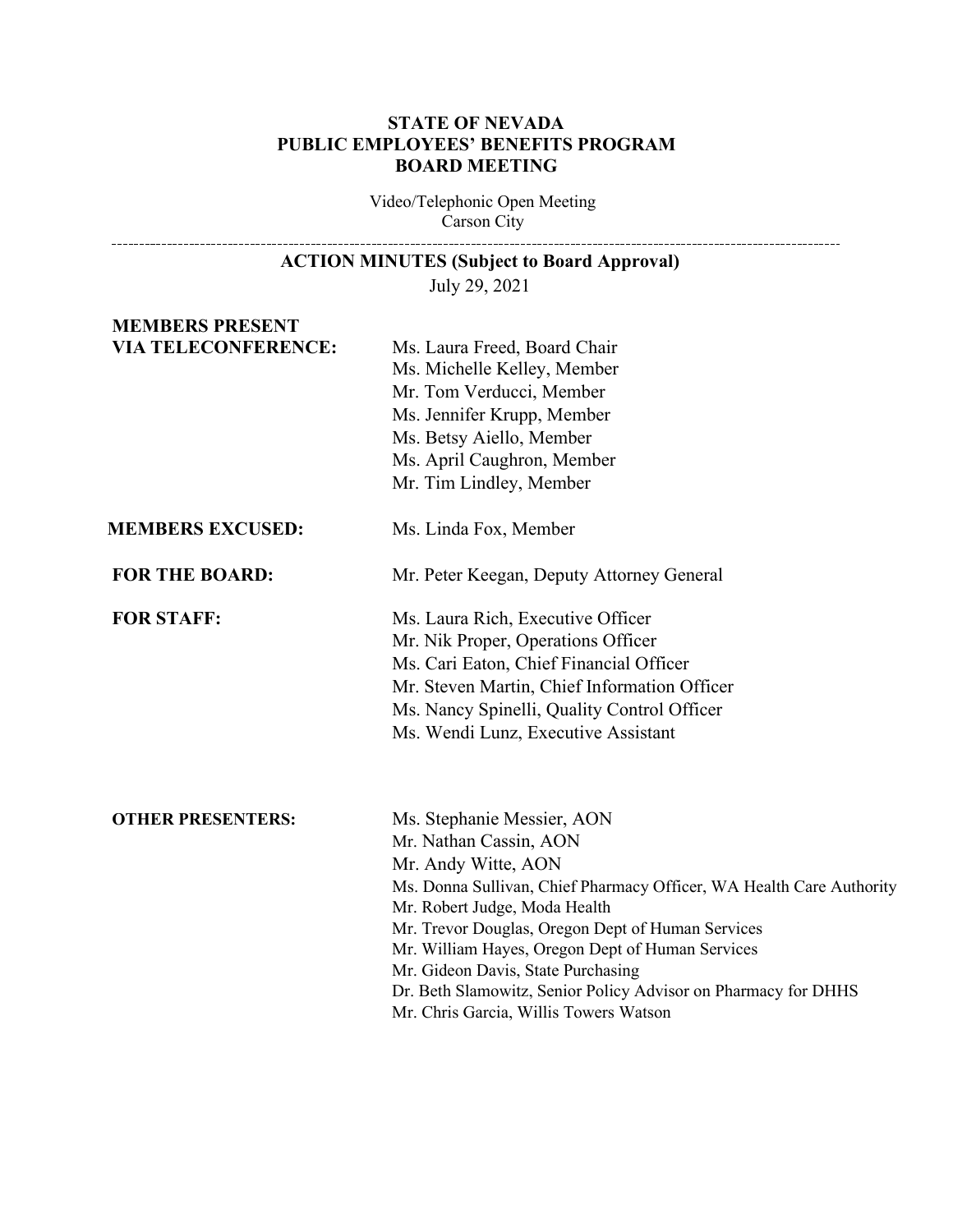- 1. Open Meeting; Roll Call
	- Board Chair Freed opened the meeting at 9:04 a.m.
- 2. Public Comment
	- Mr. Miller
	- Carter Bundy AFSCME
	- Janelle Woodward AFSCME
	- Terri Laird RPEN
	- Priscilla Maloney AFSCME
- 3. PEBP Board disclosures for applicable Board meeting agenda items. (Peter Keegan, Deputy Attorney General) (Information/Discussion)
- 4. Consent Agenda (Laura Freed, Board Chair) (**All Items for Possible Action**)

Consent items will be considered together and acted on in one motion unless an item is removed to be considered separately by the Board.

- 4.1 Approval of Minutes from the June 11, 2021 PEBP Board Meeting.
- 4.2 Receipt of quarterly staff reports for the period ending March 31, 2021:
	- 4.2.1 Budget Report
	- 4.2.2 Utilization Report
- 4.3 Receipt of quarterly vendor reports for the period ending March 31, 2021:
	- 4.3.1 HealthSCOPE Benefits Obesity Care Management
	- 4.3.2 HealthSCOPE Benefits Diabetes Care Management
	- 4.3.3 American Health Holdings Utilization and Large Case Management
	- 4.3.4 The Standard Insurance Basic Life and Long-Term Disability Insurance
	- 4.3.5 Willis Towers Watson's Individual Marketplace Enrollment and Performance Report Q3 2021
	- 4.3.6 Hometown Health Providers and Sierra Healthcare Options PPO Network
	- 4.3.7 HealthPlan of Nevada, Inc. Southern Nevada HMO
	- 4.3.8 Doctor on Demand Engagement Report through March 2021
- 4.4 Accept the Fiscal Year 2021 Other Post-Employment Benefits (OPEB) valuation prepared by Aon in conformance with the Governmental Accounting Standards Board (GASB) requirements.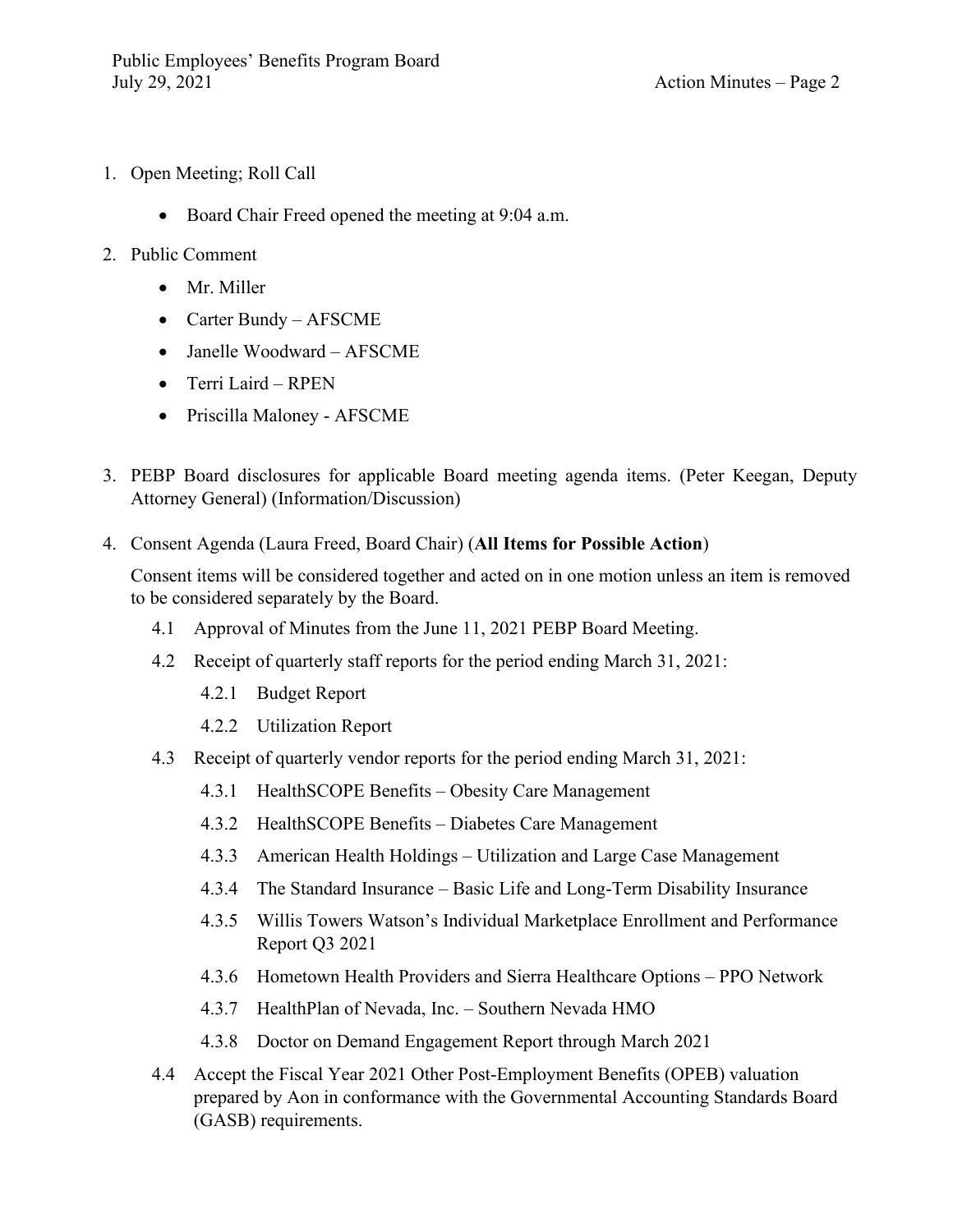Public Employees' Benefits Program Board July 29, 2021 Action Minutes – Page 3

## **BOARD ACTION ON ITEM 4**

**MOTION:** Motion to approve everything under Agenda Item Four except for 4.3.5, 4.3.6 and 4.4

**BY:** Member Michelle Kelley

**SECOND:** Member Betsy Aiello

 **VOTE:** Unanimous; the motion carried

#### **BOARD ACTION ON ITEM 4.3.5, 4.3.6 and 4.4**

| <b>MOTION:</b> | Motion to accept reports 4.3.5, 4.3.6 and accept the OPEB valuation under 4.4 |
|----------------|-------------------------------------------------------------------------------|
| BY:            | Member Betsy Aiello                                                           |
|                | <b>SECOND:</b> Member Tim Lindley                                             |
| VOTE:          | Unanimous; the motion carried                                                 |

- 5. Executive Officer Report, including discussion and possible action regarding budget approved by the legislature. (Laura Rich, Executive Officer) (Information/Discussion)
- 6. Presentation and possible action on the Northwest Prescription Drug Consortium (Laura Rich, Executive Officer) **(For Possible Action)**

### **BOARD ACTION ON ITEM 6 (Taken out of order before agenda item 4)**

**MOTION:** Motion that the Board move forward with option three; PEBP releases a formal solicitation for a PBM. Once a winning bidder is selected, the Board can then choose to compare the winning bid against the Consortium option. If the Consortium is selected, the RFP is cancelled and PEBP will contract directly with the Consortium. If not, PEBP will move forward with negotiations with the winning bidder. **BY:** Member Tom Verducci **SECOND:** Member Tim Lindley

- **VOTE:** Unanimous; the motion carried
- 7. Presentation and possible action on the status and approval of PEBP contracts, contract amendments and solicitations (Cari Eaton, Chief Financial Officer) **(For Possible Action)**
	- 7.1 Contract Overview
	- 7.2 New Contracts
	- 7.3 Contract Amendments
	- 7.4 Contract Solicitations
	- 7.5 Status of Current Solicitations

### **BOARD ACTION ON ITEM 7**

- **MOTION:** Motion to authorize PEBP Staff to complete a contract amendment with HealthScope for the national PPO service.
- **BY:** Member Michelle Kelley
- **SECOND:** Member April Caughron
- **VOTE:** Unanimous; the motion carried